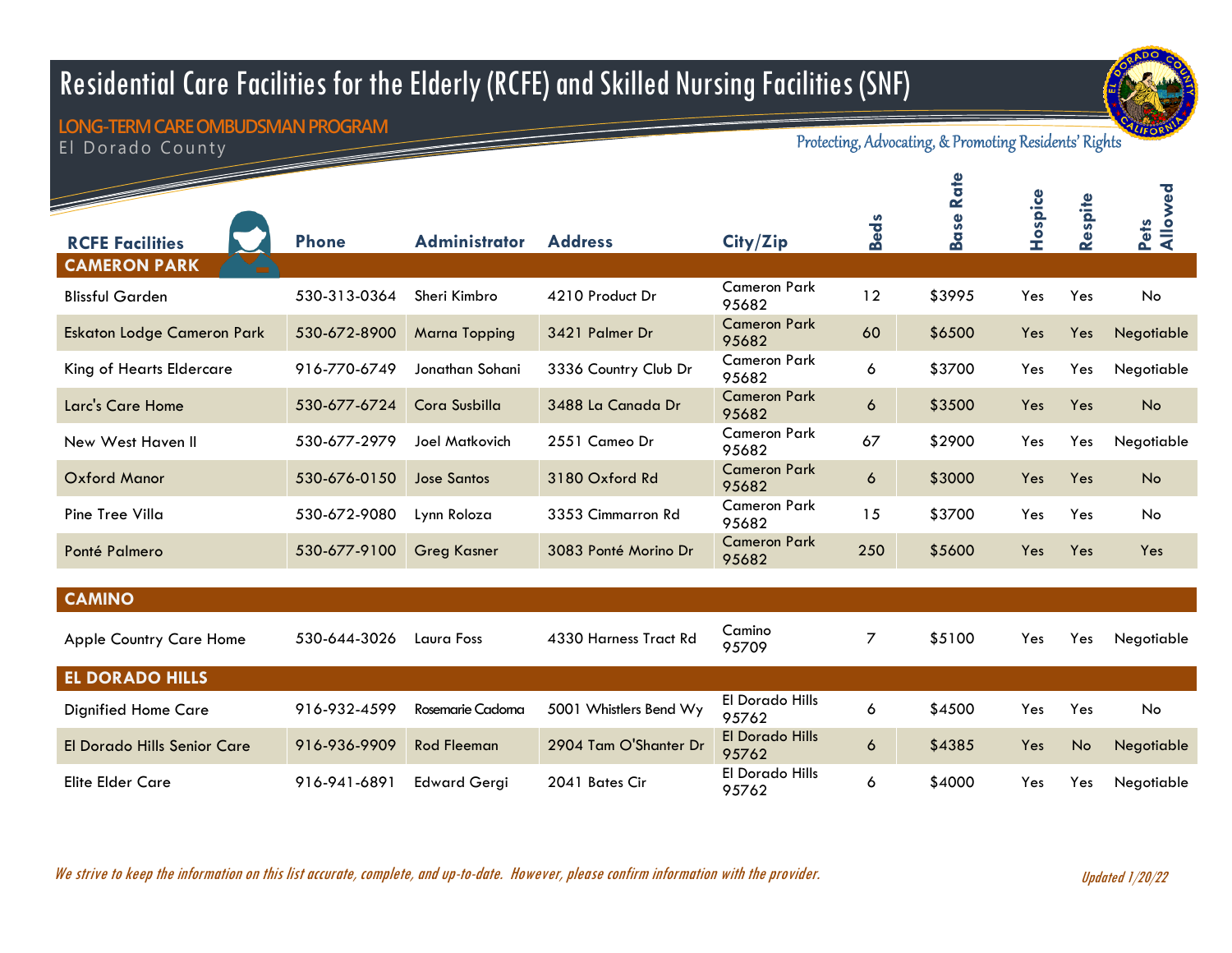|                                                  |              |                       |                             |                                 | <b>Beds</b>      | Rate<br><b>Base</b> | Hospice | Respite   | Allowed<br>Pets |
|--------------------------------------------------|--------------|-----------------------|-----------------------------|---------------------------------|------------------|---------------------|---------|-----------|-----------------|
| <b>RCFE Facilities</b><br><b>EL DORADO HILLS</b> | <b>Phone</b> | <b>Administrator</b>  | <b>Address</b>              | City/Zip                        |                  |                     |         |           |                 |
| <b>Hillcrest Care</b>                            | 916-941-1358 | Angelita Perez        | 971 Big Sur Ct              | El Dorado Hills<br>95762        | 6                | \$4000              | Yes     | Yes       | <b>No</b>       |
| <b>Lake View Residential Care</b>                | 916-933-1230 | Alex Lutsuk           | 2932 Aberdeen Ln            | <b>El Dorado Hills</b><br>95762 | $\ddot{\circ}$   | \$4500              | Yes     | Yes       | Negotiable      |
| Le Petit Village                                 | 916-933-0617 | Jennifer Chiang       | 737 Cresta Ct               | El Dorado Hills<br>95762        | 6                | \$2500              | Yes     | Yes       | Negotiable      |
| <b>Oak Creek Senior Care</b>                     | 916-936-9909 | <b>Rod Fleeman</b>    | 2908 Tam O'Shanter Dr       | <b>El Dorado Hills</b><br>95762 | $\boldsymbol{6}$ | \$4385              | Yes     | No        | Negotiable      |
| Oak Grove Senior Care                            | 916-936-9909 | <b>Rod Fleeman</b>    | 2920 Tam O'Shanter Dr       | El Dorado Hills<br>95762        | 6                | \$4385              | Yes     | No        | Negotiable      |
| <b>Oak Haven Senior Care</b>                     | 916-936-9909 | <b>Rod Fleeman</b>    | 2906 Tam O'Shanter Dr       | <b>El Dorado Hills</b><br>95762 | 5                | \$4385              | Yes     | No        | Negotiable      |
| Oak Hill Senior Care                             | 916-936-9909 | <b>Rod Fleeman</b>    | 2910 Tam O'Shanter Dr       | El Dorado Hills<br>95762        | 6                | \$4385              | Yes     | No        | Negotiable      |
| <b>Oakmont of El Dorado Hills</b>                | 916-467-8330 | Stephen<br>MacDonald  | 2020 Town Center<br>West Wy | <b>El Dorado Hills</b><br>95762 | 129              | \$5195              | Yes     | Yes       | Yes             |
| Oakridge Senior Care                             | 916-936-9909 | <b>Rod Fleeman</b>    | 2896 Canterbury Cir         | El Dorado Hills<br>95762        | 6                | \$4385              | Yes     | No        | Negotiable      |
| Pavilion at El Dorado Hills                      | 916-542-3452 | Melisa Tiburcio       | 2288 Francisco Dr           | <b>El Dorado Hills</b><br>95762 | 64               | \$4695              | Yes     | Yes       | Negotiable      |
| Royal Garden                                     | 916-939-6940 | Shirley Dizon         | 2961 Warren Ln              | El Dorado Hills<br>95762        | 6                | \$2800              | Yes     | Yes       | <b>No</b>       |
| Serrano Manor                                    | 916-337-3784 | Darya Selifanov       | 3618 Archetto Dr            | <b>El Dorado Hills</b><br>95762 | 6                | \$4250              | Yes     | <b>No</b> | Yes             |
| Sunny Hill Home Care                             | 916-293-8693 | <b>Gabriel Bercea</b> | 190 Muse Dr                 | El Dorado Hills<br>95762        | 6                | \$5000              | Yes     | Yes       | Negotiable      |
| Village Oaks Senior Care, LLC                    | 916-936-9909 | <b>Rod Fleeman</b>    | 1011 St. Andrews Dr         | <b>El Dorado Hills</b><br>95762 | 15               | \$4385              | Yes     | Yes       | Negotiable      |
| <b>Whispering Pine</b>                           | 916-939-3784 | Irina Sereda          | 1666 Downieville Ct         | El Dorado Hills<br>95762        | 6                | \$3800              | Yes     | Yes       | Yes             |
| <b>Whispering Pine II</b>                        | 916-293-8598 | Irina Sereda          | 923 Apero Pl                | <b>El Dorado Hills</b><br>95762 | $\ddot{\circ}$   | \$3800              | Yes     | Yes       | Yes             |